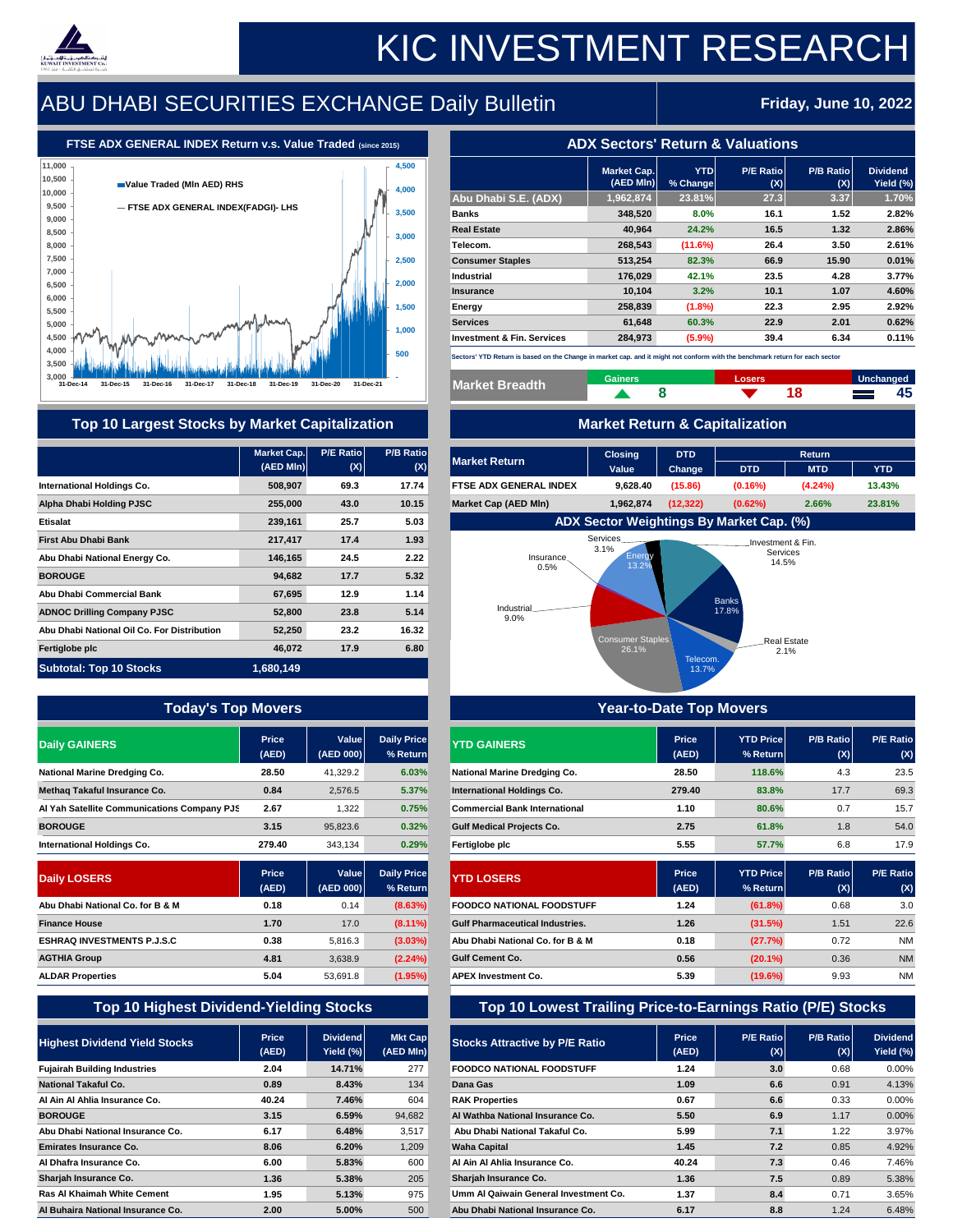

### KIC INVESTMENT RESEARCH

### **ABU DHABI SECURITIES EXCHANGE Daily Bulletin**

Friday, June 10, 2022

### **Top 20 Companies By Market Capitalization- Returns & Valuations**

| <b>Company Code</b> | <b>Close</b><br>(AED) | <b>Market Cap</b><br>(AED MIn) | <b>Market Cap</b><br>(USD MIn) | <b>YTD Price</b><br><b>Return</b> | P/E<br><b>Ratio</b><br>(X) | P/B<br><b>Ratio</b><br>(X) | <b>Yield</b><br>2021 (%) | 52-Week<br><b>High</b><br>$(AED)^{n}$ | 52-Week<br>Low<br>(AED) | % Above<br>52 Week<br>Low | % Below<br>52 Week<br><b>High</b> | <b>YTD Value</b><br>(AED MIn) | <b>Beta</b> |
|---------------------|-----------------------|--------------------------------|--------------------------------|-----------------------------------|----------------------------|----------------------------|--------------------------|---------------------------------------|-------------------------|---------------------------|-----------------------------------|-------------------------------|-------------|
| <b>IHC</b>          | 279.40                | 508,907                        | 138,540                        | 83.8%                             | 69.35                      | 17.74                      | 0.00%                    | 295.00                                | 96.00                   | 191.0%                    | (5.3%)                            | 35,230                        | 0.30        |
| <b>ALPHADHABI</b>   | 25.50                 | 255,000                        | 69,419                         | $(6.6\%)$                         | 43.02                      | 10.15                      | 0.00%                    | 30.20                                 | 15.00                   | 70.0%                     | (15.6%)                           | 13,407                        | <b>NM</b>   |
| <b>ETISALAT</b>     | 27.50                 | 239,161                        | 65,107                         | (13.2%)                           | 25.67                      | 5.03                       | 2.91%                    | 39.06                                 | 21.98                   | 25.1%                     | (29.6%)                           | 9,535                         | 0.96        |
| <b>FAB</b>          | 19.68                 | 217,417                        | 59,187                         | 4.5%                              | 17.35                      | 1.93                       | 2.46%                    | 24.06                                 | 16.14                   | 21.9%                     | (18.2%)                           | 33,729                        | 1.40        |
| <b>TAQA</b>         | 1.30                  | 146,165                        | 39,790                         | $(1.5\%)$                         | 24.52                      | 2.22                       | 2.38%                    | 1.55                                  | 1.15                    | 13.0%                     | $(16.1\%)$                        | 651                           | 0.19        |
| <b>BOROUGE</b>      | 3.15                  | 94,682                         | 25,775                         | 28.6%                             | 17.67                      | 5.32                       | 6.59%                    | 3.27                                  | 2.85                    | 10.5%                     | (3.7%)                            | 2,500                         | <b>NM</b>   |
| <b>ADCB</b>         | 9.73                  | 67,695                         | 18,429                         | 14.1%                             | 12.92                      | 1.14                       | 3.80%                    | 11.30                                 | 6.65                    | 46.3%                     | $(13.9\%)$                        | 5,764                         | 1.13        |
| <b>ADNOCDRILL</b>   | 3.30                  | 52,800                         | 14,374                         | (2.9%)                            | 23.81                      | 5.14                       | 2.26%                    | 3.92                                  | 2.77                    | 19.1%                     | (15.8%)                           | 3,334                         | <b>NM</b>   |
| <b>ADNOCDIST</b>    | 4.18                  | 52,250                         | 14,224                         | $(2.1\%)$                         | 23.20                      | 16.32                      | 4.92%                    | 4.63                                  | 3.80                    | 10.0%                     | (9.7%)                            | 6,013                         | 0.35        |
| <b>FERTIGLB</b>     | 5.55                  | 46,072                         | 12,542                         | 57.7%                             | 17.85                      | 6.80                       | 0.44%                    | 5.95                                  | 2.92                    | 90.1%                     | (6.7%)                            | 7,049                         | <b>NM</b>   |
| <b>ALDAR</b>        | 5.04                  | 39,628                         | 10,788                         | 26.3%                             | 17.11                      | 1.47                       | 2.98%                    | 5.79                                  | 3.73                    | 35.1%                     | $(13.0\%)$                        | 29,885                        | 1.05        |
| <b>ADIB</b>         | 8.24                  | 29,928                         | 8,147                          | 19.9%                             | 12.85                      | 1.46                       | 3.78%                    | 10.46                                 | 5.36                    | 53.7%                     | (21.2%)                           | 2,457                         | 0.69        |
| <b>ADPORTS</b>      | 5.05                  | 25,705                         | 6,998                          | 39.5%                             | 30.39                      | 2.42                       | 0.00%                    | 5.85                                  | 3.22                    | 56.8%                     | (13.7%)                           | 2,350                         | <b>NM</b>   |
| <b>NMDC</b>         | 28.50                 | 23,513                         | 6,401                          | 118.6%                            | 23.46                      | 4.26                       | 0.00%                    | 33.38                                 | 8.19                    | 248.0%                    | (14.6%)                           | 1,597                         | <b>NM</b>   |
| <b>ORDS</b>         | 7.00                  | 22,422                         | 6,104                          | 7.7%                              | 43.36                      | 0.95                       | 0.00%                    | 7.30                                  | 5.81                    | 20.5%                     | $(4.1\%)$                         | 4                             | <b>NM</b>   |
| <b>MULTIPLY</b>     | 1.91                  | 21,392                         | 5,824                          | 3.8%                              | 44.90                      | 2.11                       | 0.00%                    | 2.35                                  | 1.51                    | 26.5%                     | (18.7%)                           | 6,163                         | <b>NM</b>   |
| <b>APEX</b>         | 5.39                  | 19,152                         | 5,214                          | (19.6%)                           | <b>NM</b>                  | 9.93                       | 0.00%                    | 8.70                                  | 1.51                    | 257.0%                    | $(38.0\%)$                        | 753                           | 0.20        |
| <b>NBF</b>          | 4.99                  | 9,980                          | 2,717                          | (0.2%)                            | <b>NM</b>                  | 1.76                       | 0.00%                    | 5.00                                  | 4.60                    | 8.5%                      | $(0.2\%)$                         | $\mathbf{0}$                  | <b>NM</b>   |
| <b>EMSTEEL</b>      | 1.29                  | 8,837                          | 2,406                          | $(9.2\%)$                         | <b>NM</b>                  | 1.23                       | 0.00%                    | 1.84                                  | 1.14                    | 13.2%                     | (29.9%)                           | 833                           | 0.50        |
| <b>RAKBANK</b>      | 4.65                  | 7,795                          | 2,122                          | 3.3%                              | 10.31                      | 0.93                       | 4.84%                    | 5.40                                  | 3.77                    | 23.3%                     | (13.9%)                           | 42                            | 0.48        |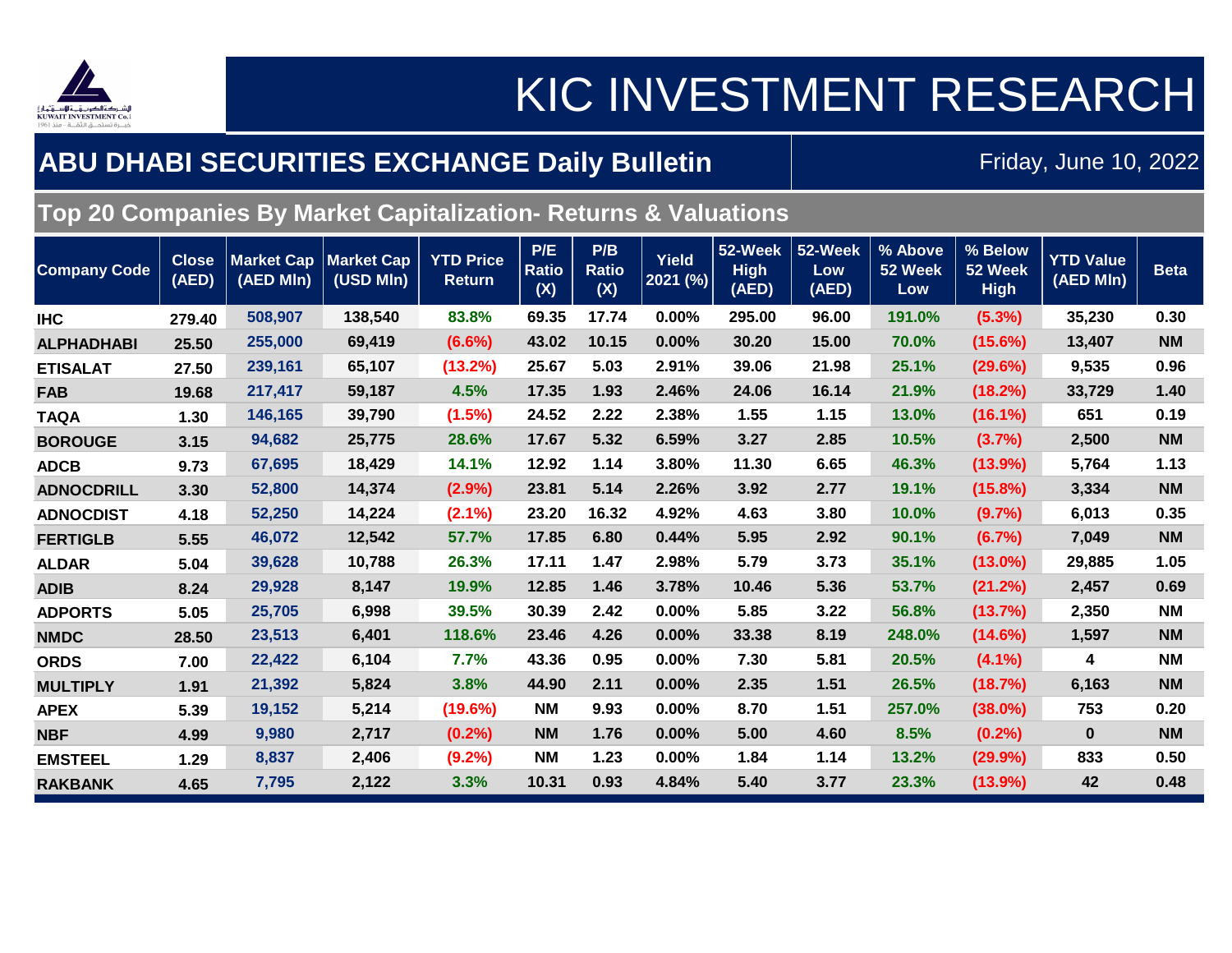

### ABU DHABI SECURITIES EXCHANGE Daily Bulletin

|                         | <b>Company Name</b>                                                                                                    | <b>Ticker</b>   | <b>Price</b><br>(AED) | <b>Closing DTD Price</b><br>% Return | <b>YTD</b><br>Price %<br><b>Return</b> | <b>Today Value</b><br><b>Traded (AED)</b> | <b>Current Market</b><br>Cap ('000 AED) | <b>Current Market</b><br>Cap ('000 USD) | <b>Market</b><br>Weight % | <b>Sector</b><br>Weight % | <b>Trailing</b><br><b>P/E Ratio</b><br>(X) | P/B Ratio<br>$(X)$ l | <b>Dividend</b><br><b>Yield 2021</b> | 52-Week<br>High<br>(AED) | 52-Week<br>Low<br>(AED) | <b>ROE</b> |
|-------------------------|------------------------------------------------------------------------------------------------------------------------|-----------------|-----------------------|--------------------------------------|----------------------------------------|-------------------------------------------|-----------------------------------------|-----------------------------------------|---------------------------|---------------------------|--------------------------------------------|----------------------|--------------------------------------|--------------------------|-------------------------|------------|
|                         | بنك أبوظبي التجاري / Abu Dhabi Commercial Bank                                                                         | <b>ADCB</b>     | 9.73                  | $(0.21\%)$                           | 14.07%                                 | 29,712,331                                | 67,695,301                              | 18,428,692                              | 3.4%                      | 19.4%                     | 12.9                                       | 1.14                 | 3.80%                                | 11.30                    | 6.65                    | 8.8%       |
|                         |                                                                                                                        | <b>ADIB</b>     | 8.24                  | $(1.20\%)$                           | 19.94%                                 | 7,531,277                                 | 29,927,680                              | 8,147,212                               | 1.5%                      | 8.6%                      | 12.9                                       | 1.46                 | 3.78%                                | 10.46                    | 5.36                    | 11.3%      |
|                         | = Bank of Sharjah / بنك الشارقة /                                                                                      | <b>BOS</b>      | 0.53                  | 0.00%                                | (14.52%)                               | $\mathbf 0$                               | 1,166,000                               | 317,420                                 | 0.1%                      | 0.3%                      | <b>NM</b>                                  | 0.31                 | 0.00%                                | 0.76                     | 0.49                    | <b>NM</b>  |
|                         | = Commercial Bank International / النبنك التجاري الدولي /                                                              | <b>CBI</b>      | 1.10                  | $0.00\%$                             | 80.62%                                 | $\mathbf{0}$                              | 1,911,121                               | 520,265                                 | 0.1%                      | 0.5%                      | 15.7                                       | 0.73                 | 0.00%                                | 1.10                     | 0.53                    | 4.7%       |
|                         |                                                                                                                        | <b>FH</b>       | 1.70                  | $(8.11\%)$                           | $(15.00\%)$                            | 17,000                                    | 514,824                                 | 140,151                                 | 0.0%                      | 0.1%                      | 33.2                                       | 0.64                 | 0.00%                                | 2.10                     | 1.40                    | 1.9%       |
|                         | =    Invest Bank /  بنك الإستثمار                                                                                      | <b>INVESTB</b>  | 0.45                  | 0.00%                                | 0.00%                                  | $\mathbf 0$                               | 1,431,442                               | 389,681                                 | 0.1%                      | 0.4%                      | <b>NM</b>                                  | 2.31                 | $0.00\%$                             | $\sim$                   |                         | <b>NM</b>  |
|                         | <b>V</b> First Abu Dhabi Bank                                                                                          | <b>FAB</b>      | 19.68                 | $(0.10\%)$                           | 4.46%                                  | 253,776,919                               | 217,417,018                             | 59,187,435                              | 11.1%                     | 62.4%                     | 17.4                                       | 1.93                 | 2.46%                                | 24.06                    | 16.14                   | 11.1%      |
|                         | = National Bank of Fujairah PJSC / جنك الفجيرة الوطني ش.م.ع /                                                          | <b>NBF</b>      | 4.99                  | 0.00%                                | $(0.20\%)$                             | $\boldsymbol{0}$                          | 9,980,000                               | 2,716,855                               | 0.5%                      | 2.9%                      | <b>NM</b>                                  | 1.76                 | $0.00\%$                             | 5.00                     | 4.60                    | 0.7%       |
|                         | = National Bank of Ras Al-Khaimah / بنك رأس الخيمة الوطني                                                              | <b>RAKBANK</b>  | 4.65                  | 0.00%                                | 3.33%                                  | $\mathbf 0$                               | 7,794,541                               | 2,121,908                               | 0.4%                      | 2.2%                      | 10.3                                       | 0.93                 | 4.84%                                | 5.40                     | 3.77                    | 9.0%       |
|                         | = National Bank of Umm Al-Qaiwain / بنك أم القيوين الوطني                                                              | <b>NBQ</b>      | 2.00                  | 0.00%                                | 8.11%                                  | $\mathbf 0$                               | 3,696,000                               | 1,006,162                               | 0.2%                      | 1.1%                      | 14.0                                       | 0.73                 | 4.00%                                | 2.00                     | 1.35                    | 5.2%       |
|                         | مصرف الشارقة الإسلامي / Sharjah Islamic Bank                                                                           | <b>SIB</b>      | 1.83                  | (0.54%)                              | (6.15%)                                | 594,122                                   | 5,639,324                               | 1,535,193                               | 0.3%                      | 1.6%                      | 11.0                                       | 0.73                 | 4.37%                                | 2.12                     | 1.45                    | 6.7%       |
|                         | = United Arab Bank / البنك العربي المتحد                                                                               | <b>UAB</b>      |                       | 0.00%                                | (2.97%)                                | $\boldsymbol{0}$                          | 1,346,846                               | 366,652                                 | 0.1%                      | 0.4%                      | $19.2$                                     | 0.89                 | 0.00%                                | 0.70                     | 0.61                    | 4.6%       |
| $\overline{\mathbf{v}}$ | ا Banks Sector /قطـــاع البنوك                                                                                         |                 |                       | (0.75%)                              | $8.0\%$                                | 291,631,649                               | 348,520,097                             | 94,877,626                              | 17.8%                     | $100.0\%$                 | 16.1                                       | 1.52                 | 2.82%                                |                          |                         | 9.4%       |
|                         | شركة الدار العقارية / ALDAR Properties                                                                                 | <b>ALDAR</b>    | 5.04                  | (1.95%                               | 26.32%                                 | 53,691,796                                | 39,627,653                              | 10,787,836                              | 2.0%                      | 96.7%                     | 17.1                                       | 1.47                 | 2.98%                                | 5.79                     | 3.73                    | 8.6%       |
|                         | رأس الخيمة العقارية / RAK Properties .                                                                                 | <b>RAKPROP</b>  | 0.67                  | $(0.45\%)$                           | $(13.36\%)$                            | 1,845,511                                 | 1,336,000                               | 363,699                                 | 0.1%                      | 3.3%                      | 6.6                                        | 0.33                 | $0.00\%$                             | 0.97                     | 0.58                    | 4.9%       |
|                         | Real Estate Sector /قطـــاع العقار → ▼                                                                                 |                 |                       | (2.64%)                              | 24.2%                                  | 55,537,307                                | 40,963,653                              | 11,151,535                              | 2.1%                      | $100.0\%$                 | 16.5                                       | 1.32                 | 2.86%                                |                          |                         | 8.0%       |
|                         | Al Yah Satellite Communications Company PJSC                                                                           | <b>YAHSAT</b>   | 2.67                  | 0.75%                                | (2.55%)                                | 1,321,644                                 | 6,514,187                               | 1,773,357                               | 0.3%                      | 2.4%                      | 25.4                                       | 2.11                 | 0.84%                                | 3.10                     | 2.46                    | 8.3%       |
|                         | ETISALATط عوعة الامارات للاتصالات /   Emirates Telecom. Group Co. (Etisalat Group)   الموعة الامارات للاتصالات         |                 | 27.50                 | (0.65%)                              | (13.25%)                               | 21,889,433                                | 239,160,735                             | 65,106,727                              | 12.2%                     | 89.1%                     | 25.7                                       | 5.03                 | 2.91%                                | 39.06                    | 21.98                   | 19.6%      |
|                         | اتصالات قطر / Ooredoo    =                                                                                             | <b>ORDS</b>     | 7.00                  | 0.00%                                | 7.69%                                  | $\bf{0}$                                  | 22,422,400                              | 6,104,050                               | 1.1%                      | 8.3%                      | 43.4                                       | 0.95                 | 0.00%                                | 7.30                     | 5.81                    | 2.2%       |
|                         | = SUDATEL بعوعة سوداتل للاتصالات المحدودة / .Sudatel Telecommunications Group Co                                       |                 | 0.34                  | $0.00\%$                             | $(3.71\%)$                             | $\bf{0}$                                  | 445,704                                 | 121,334                                 | 0.0%                      | 0.2%                      | 6.0                                        | 0.17                 | $0.00\%$                             | 0.41                     | 0.32                    | 2.9%       |
|                         | َفطَـــاع الاتصالات     ▼             V لأطـــاع الاتصالات       ▼                                                     |                 |                       | (4.17%)                              | $(11.6\%)$                             | 23,211,077                                | 268,543,025                             | 73,105,468                              | 13.7%                     | 100.0%                    | 26.4                                       | 3.50                 | 2.61%                                |                          |                         | 13.2%      |
|                         | AGTHIA GROUP / مجموعة اغذية                                                                                            | <b>AGTHIA</b>   | 4.81                  | (2.24%)                              | $(6.60\%)$                             | 3,638,928                                 | 3,807,486                               | 1,036,512                               | 0.2%                      | 0.7%                      | 17.6                                       | 1.38                 | 1.72%                                | 7.07                     | 4.20                    | 7.8%       |
|                         | = FOODCO NATIONAL FOODSTUFF / فودكو                                                                                    | <b>FNF</b>      | 1.24                  | $0.00\%$                             | (61.85%)                               |                                           | 347,200                                 | 94,518                                  | 0.0%                      | 0.1%                      | 3.0                                        | 0.68                 | 0.00%                                | 1.72                     | 1.08                    | 22.9%      |
|                         | A International Holdings Co.                                                                                           | <b>IHC</b>      | 279.40                | 0.29%                                | 83.82%                                 | 343,134,304                               | 508,907,143                             | 138,539,791                             | 25.9%                     | 99.2%                     | 69.3                                       | 17.74                | $0.00\%$                             | 295.00                   | 96.00                   | 25.6%      |
|                         | = RAPCO مركة رأس الخيمة للدواجن والعلف RAPCO المركة رأس الخيمة للدواجن والعلف Ras Al Khaimah Poultry and Feeding Co. / |                 | 2.02                  | $0.00\%$                             | $(13.30\%)$                            |                                           | 191,981                                 | 52,263                                  | 0.0%                      | 0.0%                      | 63.4                                       | 0.60                 | 0.00%                                | 3.90                     | 1.65                    | 0.9%       |
|                         | افطاع السلع الإستهلاكية " V Consumer Staples Sector ) تقطاع السلع الإستهلاكية ا                                        |                 |                       | $(0.01\%)$                           | 82.3%                                  | 346,773,232                               | 513,253,809                             | 139,723,085                             | 26.1%                     | $100.0\%$                 | 66.9                                       | 15.90                | 0.01%                                |                          |                         | 23.8%      |
|                         | شركة أبوظبي لمواد البناء / Abu Dhabi National Co. for B and M                                                          | <b>BILDCO</b>   | 0.18                  | (8.63%                               | (27.71%)                               | 142                                       | 54,000                                  | 14,700                                  | 0.0%                      | 0.0%                      | <b>NM</b>                                  | 0.72                 | 0.00%                                | 0.36                     | 0.17                    | <b>NM</b>  |
|                         | شركة ابوظبي لبناء السفن ش.م.ع    / Abu Dhabi Ship Building     ♦                                                       | <b>ADSB</b>     | 3.69                  | $(0.81\%)$                           | (7.75%)                                | 14,853                                    | 782,250                                 | 212,952                                 | 0.0%                      | 0.4%                      | 70.9                                       | 3.40                 | $0.00\%$                             | 5.02                     | 2.57                    | 4.8%       |
|                         | شركة أركان لمواد البناء / .Arkan Building Materials Co                                                                 | <b>EMSTEEL</b>  | 1.29                  | $(0.77\%)$                           | (9.15%)                                | 3,282,517                                 | 8,836,500                               | 2,405,560                               | 0.5%                      | 5.0%                      | <b>NM</b>                                  | 1.23                 | $0.00\%$                             | 1.84                     | 1.14                    | <b>NM</b>  |
|                         |                                                                                                                        | <b>FBI</b>      | 2.04                  | $0.00\%$                             | 36.00%                                 |                                           | 277,415                                 | 75,521                                  | 0.0%                      | 0.2%                      | 10.8                                       | 0.78                 | 14.71%                               | 2.04                     | 1.50                    | 7.2%       |
|                         | = Fujairah Cement Industries / صناعات أسمنت الفجيرة                                                                    | <b>FCI</b>      | 0.51                  | $0.00\%$                             | (12.82%)                               |                                           | 181,491                                 | 49,407                                  | 0.0%                      | 0.1%                      | <b>NM</b>                                  | 0.22                 | 0.00%                                | 0.78                     | 0.42                    | <b>NM</b>  |
|                         | شركة اسمنت الخليج / .Gulf Cement Co                                                                                    | <b>GCEM</b>     | 0.56                  |                                      | $0.00\%$ (20.14%)                      | 17,204                                    | 229,497                                 | 62,476                                  | 0.0%                      | 0.1%                      | <b>NM</b>                                  | 0.36                 | $0.00\%$                             | 0.98                     | 0.51                    | <b>NM</b>  |
|                         | = Culf Pharmaceutical Industries. / شركة الخليج للصناعات الدوائية                                                      | <b>JULPHAR</b>  | 1.26                  | $0.00\%$                             | (31.52%)                               | 12,080                                    | 1,455,587                               | 396,254                                 | 0.1%                      | 0.8%                      | 22.6                                       | 1.51                 | $0.00\%$                             | 2.32                     | 1.20                    | 6.7%       |
|                         | ايبيكس للاستثمار APEX Investment Co                                                                                    | <b>APEX</b>     | 5.39                  | $(1.10\%)$                           | $(19.55\%)$                            | 841,336                                   | 19,151,724                              | 5,213,674                               | 1.0%                      | 10.9%                     | <b>NM</b>                                  | 9.93                 | $0.00\%$                             | 8.70                     | $1.51$                  | 8.1%       |
|                         | ▼ Ras Al Khaimah Ceramic Co. / سراميك رأس الخيمة /                                                                     | <b>RAKCEC</b>   | 2.97                  | $(1.00\%)$                           | 4.21%                                  | 1,798,985                                 | 2,951,301                               | 803,433                                 | 0.2%                      | 1.7%                      | 12.0                                       | 1.32                 | 3.37%                                | 3.38                     | 2.17                    | 11.0%      |
|                         | = RAKWCT سنت الأبيض / RAKWCT Ras Al Khaimah co. for White Cement & Cont.Materials                                      |                 | 1.95                  | $0.00\%$                             | 14.71%                                 | $\mathbf{0}$                              | 975,306                                 | 265,508                                 | 0.0%                      | 0.6%                      | 29.7                                       | 1.23                 | 5.13%                                | 2.45                     | 0.74                    | 4.1%       |
|                         | SCIDC الشارقة للإسمنت والتنمية الصناعية / .Sharjah Cement and Industrial Dev. Co. / الشارقة للإسمنت والتنمية           |                 | 0.62                  | $0.00\%$                             | (18.64%)                               | $\mathbf{0}$                              | 379,550                                 | 103,325                                 | $0.0\%$                   | 0.2%                      | <b>NM</b>                                  | 0.29                 | $0.00\%$                             | 0.86                     | 0.58                    | <b>NM</b>  |
|                         |                                                                                                                        | <b>FERTIGLB</b> | 5.55                  | 0.18%                                | 57.67%                                 | 28,944,313                                | 46,072,320                              | 12,542,268                              | 2.3%                      | 26.2%                     | 17.9                                       | 6.80                 | 0.44%                                | 5.95                     | 2.92                    | 38.1%      |
|                         | K BOROUGE بروج                                                                                                         | <b>BOROUGE</b>  | 3.15                  | 0.32%                                | 28.57%                                 | 95,823,606                                | 94,681,728                              | 25,775,207                              | 4.8%                      | 53.8%                     | 17.7                                       | 5.32                 | 6.59%                                | 3.27                     | 2.85                    | 30.1%      |
|                         | Mdustrial Sector /فطّــاع الصناعة → ▼                                                                                  |                 |                       | $(0.06\%)$                           | 42.1%                                  | 130,735,036                               | 176,028,669                             | 47,920,285                              | $9.0\%$                   | $100.0\%$                 | 23.5                                       | 4.28                 | 3.77%                                |                          |                         | 18.2%      |

### Friday, June 10, 2022

## KIC INVESTMENT RESEARCH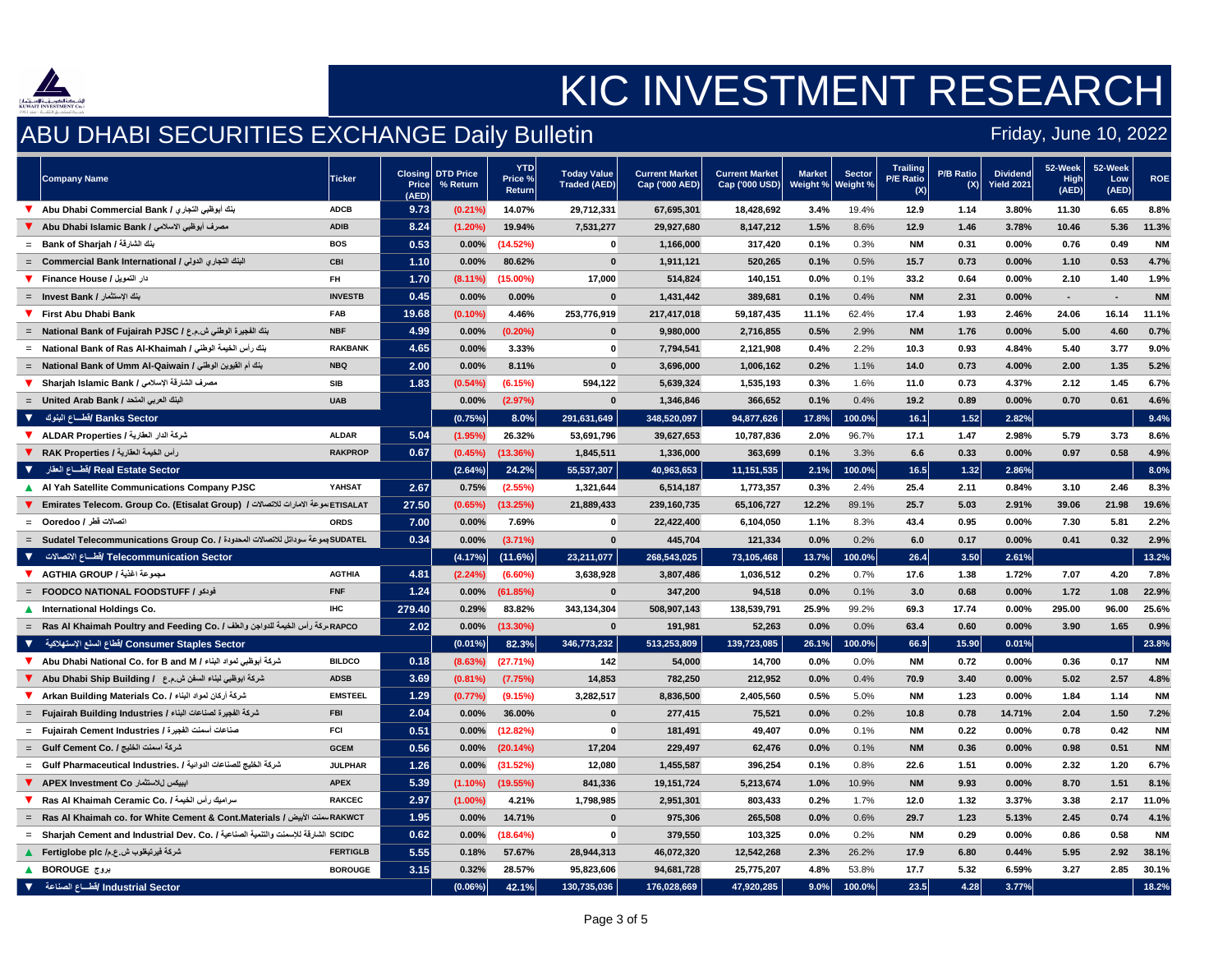

### ABU DHABI SECURITIES EXCHANGE Daily Bulletin

### Friday, June 10, 2022

## KIC INVESTMENT RESEARCH

|          | <b>Company Name</b>                                                                                  | <b>Ticker</b>      | <b>Price</b><br>(AED) | <b>Closing DTD Price</b><br>% Return | <b>YTD</b><br>Price %<br><b>Return</b> | <b>Today Value</b><br>Traded (AED) | <b>Current Market</b><br>Cap ('000 AED) | <b>Current Market</b><br>Cap ('000 USD) | Market<br>Weight % | <b>Sector</b><br>Weight % | <b>Trailing</b><br><b>P/E Ratio</b><br>(X) | P/B Ratio<br>$(X)$ l | <b>Dividend</b><br><b>Yield 2021</b> | 52-Week<br>High<br>(AED) | 52-Week<br>Low<br>(AED) | <b>ROE</b> |
|----------|------------------------------------------------------------------------------------------------------|--------------------|-----------------------|--------------------------------------|----------------------------------------|------------------------------------|-----------------------------------------|-----------------------------------------|--------------------|---------------------------|--------------------------------------------|----------------------|--------------------------------------|--------------------------|-------------------------|------------|
|          |                                                                                                      | <b>TKFL</b>        | 5.99                  | 0.00%                                | (2.76%)                                |                                    | 628,950                                 | 171,219                                 | 0.0%               | 6.2%                      | 7.1                                        | 1.22                 | 3.97%                                | 7.50                     | 4.38                    | 17.1%      |
|          |                                                                                                      | <b>ADNIC</b>       | 6.17                  | 0.00%                                | $(7.91\%)$                             | 189,720                            | 3,516,900                               | 957,406                                 | 0.2%               | 34.8%                     | 8.8                                        | 1.24                 | 6.48%                                | 7.63                     | 4.90                    | 14.2%      |
|          | = Al Ain Al Ahlia Insurance Co. / شركة العين الاهلية للتأمين /                                       | <b>ALAIN</b>       | 40.24                 | 0.00%                                | 19.83%                                 | $\bf{0}$                           | 603,600                                 | 164,318                                 | 0.0%               | 6.0%                      | 7.3                                        | 0.46                 | 7.46%                                | 40.24                    | 29.20                   | 6.4%       |
|          | = Al Buhaira National Insurance Co. / شركة البحيرة الوطنية للتأمين                                   | <b>ABNIC</b>       | 2.00                  | 0.00%                                | 5.26%                                  | $\mathbf{0}$                       | 500,000                                 | 136,115                                 | 0.0%               | 4.9%                      | 20.0                                       | 0.73                 | 5.00%                                | 2.11                     | 1.48                    | 3.7%       |
|          | = Al Dhafra Insurance Co. / شركة الظفرة للتأمين Al Dhafra Insurance Co. /                            | <b>DHAFRA</b>      | 6.00                  | 0.00%                                | 33.93%                                 | $\mathbf 0$                        | 600,000                                 | 163,338                                 | 0.0%               | 5.9%                      | 15.5                                       | 1.30                 | 5.83%                                | 6.61                     | 4.35                    | 8.3%       |
|          | = Al Khazna Insurance Co. / شركة الخزنة للتأمين —                                                    | <b>AKIC</b>        | 0.24                  | 0.00%                                | 0.00%                                  | $\bf{0}$                           | 23,800                                  | 6,479                                   | 0.0%               | 0.2%                      | 0.6                                        | 0.48                 | $0.00\%$                             | $\sim$                   |                         | 82.4%      |
|          | = Al Wathba National Insurance Co. / شركة الوثبة الوطنية للتأمين                                     | <b>AWNIC</b>       | 5.50                  | 0.00%                                | 3.77%                                  | $\mathbf{0}$                       | 1,138,500                               | 309,934                                 | 0.1%               | 11.3%                     | 6.9                                        | 1.17                 | $0.00\%$                             | 5.50                     | 5.27                    | 16.9%      |
|          | = Emirates Insurance Co. / شركة الإمارات للتأمين                                                     | <b>EIC</b>         | 8.06                  | 0.00%                                | 15.14%                                 | $\mathbf{0}$                       | 1,209,000                               | 329,126                                 | 0.1%               | 12.0%                     | 17.0                                       | 1.03                 | 6.20%                                | 8.06                     | 6.30                    | 6.1%       |
|          |                                                                                                      | <b>AFNIC</b>       | 224.00                | 0.00%                                | $0.00\%$                               | $\mathbf{0}$                       | 298,144                                 | 81,164                                  | 0.0%               | 3.0%                      | 16.0                                       | 0.88                 | 0.00%                                | 231.00                   | 224.00                  | 5.5%       |
|          | = AXA Green Crescent Insurance Co.                                                                   | <b>AXAGCIC</b>     | 0.65                  | 0.00%                                | 0.00%                                  | $\bf{0}$                           | 130,800                                 | 35,608                                  | 0.0%               | 1.3%                      | <b>NM</b>                                  | <b>NM</b>            | $0.00\%$                             | $\sim$                   |                         | 0.0%       |
|          | دار التأمين ش.م.ع / Insurance House =                                                                | <b>IH</b>          | 0.90                  | 0.00%                                | (0.88%)                                | $\bf{0}$                           | 106,902                                 | 29,102                                  | 0.0%               | 1.1%                      | $11.2$                                     | 0.72                 | $0.00\%$                             | 0.91                     | 0.79                    | 6.4%       |
|          | شركة ميثاق للتأمين التكافلي / Methaq Takaful Insurance Co. /                                         | <b>METHAQ</b>      | 0.84                  | 5.37%                                | 4.07%                                  | 2,576,536                          | 126,450                                 | 34,423                                  | 0.0%               | 1.3%                      | <b>NM</b>                                  | 1.49                 | 0.00%                                | 1.20                     | 0.64                    | <b>NM</b>  |
|          |                                                                                                      | <b>WATANIA</b>     | 0.89                  | 0.00%                                | $(11.00\%)$                            | $\mathbf{0}$                       | 133,500                                 | 36,343                                  | 0.0%               | 1.3%                      | 17.6                                       | 1.20                 | 8.43%                                | 1.08                     | 0.71                    | 6.8%       |
|          | = Ras Al-Khaimah National Insurance Co. / راس الخيمة الوطنية للتأمين                                 | <b>RAKNIC</b>      | 3.50                  | 0.00%                                | 0.00%                                  | $\bf{0}$                           | 424,463                                 | 115,551                                 | 0.0%               | 4.2%                      | 40.5                                       | 2.09                 | 2.29%                                | 3.75                     | 3.25                    | 5.2%       |
|          | = Sharjah Insurance Co. / شركة الشارقة للتأمين                                                       | <b>SICO</b>        | 1.36                  | $0.00\%$                             | 28.68%                                 | $\mathbf 0$                        | 204,600                                 | 55,698                                  | 0.0%               | 2.0%                      | 7.5                                        | 0.89                 | 5.38%                                | 1.50                     | 0.96                    | 11.8%      |
|          | = Union Insurance Co. / شركة الإتحاد للتأمين                                                         | <b>UNION</b>       | 0.69                  | $0.00\%$                             | (4.17%)                                | $\bf{0}$                           | 228,348                                 | 62,163                                  | 0.0%               | 2.3%                      | 17.3                                       | 0.97                 | $0.00\%$                             | 0.72                     | 0.55                    | 5.6%       |
|          | = United Fidelity Insurance Co.                                                                      | <b>FIDELITYUNI</b> | 1.44                  | 0.00%                                | $0.00\%$                               |                                    | 230,400                                 | 62,722                                  | 0.0%               | 2.3%                      | 28.7                                       | 2.29                 | $0.00\%$                             | 2.00                     | 2.00                    | 8.0%       |
|          | Insurance Sector القطساع التسأمين → ▲                                                                |                    |                       | 0.43%                                | 3.2%                                   | 2,766,256                          | 10,104,357                              | 2,750,709                               | 0.5%               | $100.0\%$                 | 10.1                                       | 1.07                 | 4.60%                                |                          |                         | 10.6%      |
|          | = ABU DHABI NATIONAL ENERGY CO. / شركة أبوظبي الوطنية للطاقة /                                       | <b>TAQA</b>        | 1.30                  | 0.00%                                | (1.52%)                                | 868,218                            | 146,164,525                             | 39,790,369                              | 7.4%               | 56.5%                     | 24.5                                       | 2.22                 | 2.38%                                | 1.55                     | 1.15                    | 9.0%       |
|          | A Abu Dhabi National Oil Co. For Distribution                                                        | <b>ADNOCDIST</b>   | 4.18                  | 0.24%                                | $(2.11\%)$                             | 51,605,646                         | 52,250,000                              | 14,224,018                              | 2.7%               | 20.2%                     | 23.2                                       | 16.32                | 4.92%                                | 4.63                     | 3.80                    | 70.3%      |
|          | ADNOC Drilling Company PJSC                                                                          | ADNOCDRILL         | 3.30                  | $(0.90\%)$                           | (2.94%)                                | 16,013,494                         | 52,800,000                              | 14,373,744                              | 2.7%               | 20.4%                     | 23.8                                       | 5.14                 | 2.26%                                | 3.92                     | 2.77                    | 21.6%      |
|          |                                                                                                      | <b>DANA</b>        | 1.09                  | 0.00%                                | 2.83%                                  | 2,713,738                          | 7,624,957                               | 2,075,742                               | 0.4%               | 2.9%                      | 6.6                                        | 0.91                 | 4.13%                                | 1.27                     | 0.79                    | 13.8%      |
|          | Energy Sector /قطساع الطاقة     ▲                                                                    |                    |                       | 0.31%                                | $(1.8\%)$                              | 71,201,097                         | 258,839,482                             | 70,463,872                              | 13.2%              | $100.0\%$                 | 22.3                                       | 2.95                 | 2.92%                                |                          |                         | 13.2%      |
|          | = Abu Dhabi Aviation Co. / شركة طيران أبوظبي                                                         | <b>ADAVIATION</b>  | 4.95                  | 0.00%                                | 1.02%                                  | 4,474,268                          | 2,201,697                               | 599,368                                 | 0.1%               | 3.6%                      | 8.8                                        | 0.66                 | 3.03%                                | 5.19                     | 4.07                    | 7.5%       |
|          |                                                                                                      | <b>ADNH</b>        | 4.00                  | 0.00%                                | 5.82%                                  | 177,432                            | 4,000,000                               | 1,088,920                               | 0.2%               | 6.5%                      | 14.7                                       | 0.56                 | 5.00%                                | 4.60                     | 3.05                    | 3.9%       |
|          | =     Emirates Driving Co. / لتعليم فيادة السيارات ـ   Emirates Driving Co. /                        | <b>DRIVE</b>       | 20.66                 | 0.00%                                | $(2.09\%)$                             | $\boldsymbol{0}$                   | 1,854,987                               | 504,983                                 | 0.1%               | 3.0%                      | 11.0                                       | 2.30                 | 2.42%                                | 23.80                    | 15.00                   | 20.9%      |
|          | = Gulf Medical Projects Co. / شركة الخليج للمشاريع الطبية                                            | <b>GMPC</b>        | 2.75                  | 0.00%                                | 61.76%                                 | $\mathbf{0}$                       | 1,922,019                               | 523,231                                 | 0.1%               | 3.1%                      | 54.0                                       | 1.76                 | 3.64%                                | 2.75                     | 1.62                    | 3.3%       |
|          |                                                                                                      | <b>NCTH</b>        | 3.00                  | 0.00%                                | $0.00\%$                               | $\mathbf{0}$                       | 2,451,889                               | 667,478                                 | 0.1%               | 4.0%                      | 20.8                                       | 1.09                 | $0.00\%$                             | 3.40                     | 2.03                    | 5.2%       |
|          | شركة الجرافات البحرية الوطنية / .National Marine Dredging Co                                         | <b>NMDC</b>        | 28.50                 | 6.03%                                | 118.56%                                | 41,329,243                         | 23,512,500                              | 6,400,808                               | 1.2%               | 38.1%                     | 23.5                                       | 4.26                 | 0.00%                                | 33.38                    | 8.19                    | 18.2%      |
|          | ـمجموعة موانئ أبو ظبي ABU DHABI PORTS Co                                                             | <b>ADPORTS</b>     | 5.05                  | 0.20%                                | 39.50%                                 | 4,757,494                          | 25,704,500                              | 6,997,536                               | 1.3%               | 41.7%                     | 30.4                                       | 2.42                 | $0.00\%$                             | 5.85                     | 3.22                    | 7.9%       |
|          | / Services Sector / فَطْــاع الْـخْدمات ( )                                                          |                    |                       | 4.19%                                | 60.3%                                  | 50,738,437                         | 61,647,592                              | 16,782,324                              | 3.1%               | $100.0\%$                 | 22.9                                       | 2.01                 | 0.62%                                |                          |                         | 8.8%       |
|          | m شركة عمان و الإمارات للإستثمار القابضة / Oman & Emirates Inv. Holding Co. / ــــــــــــــــــــــ | <b>OEIHC</b>       | 0.32                  | $0.00\%$                             | $(4.71\%)$                             |                                    | 39,488                                  | 10,750                                  | 0.0%               | 0.0%                      | 2.7                                        | 0.20                 | $0.00\%$                             | 0.38                     | 0.32                    | 7.2%       |
|          |                                                                                                      | <b>WAHA</b>        | 1.45                  | $0.00\%$                             | $(15.20\%)$                            | 1,158,186                          | 2,819,546                               | 767,565                                 | 0.1%               | 1.0%                      | 7.2                                        | 0.85                 | 4.92%                                | 1.96                     | 1.36                    | 11.8%      |
|          | $=$ AL KHALEEJ Investment                                                                            | <b>KICO</b>        | 1.34                  | $0.00\%$                             | 16.52%                                 |                                    | 140,700                                 | 38,303                                  | $0.0\%$            | $0.0\%$                   | 11.5                                       | 0.52                 | $0.00\%$                             | 1.34                     | 1.00                    | 4.5%       |
|          | <b>ESHRAQ INVESTMENTS P.J.S.C</b>                                                                    | <b>ESHRAQ</b>      | 0.38                  | (3.03%)                              | 7.87%                                  | 5,816,281                          | 892,800                                 | 243,047                                 | 0.0%               | 0.3%                      | 23.2                                       | 0.65                 | $0.00\%$                             | 0.55                     | 0.29                    | 2.8%       |
|          | $=$ Umm Al Qaiwain General Investment Co.                                                            | QIC                | 1.37                  | $0.00\%$                             | 19.13%                                 |                                    | 497,310                                 | 135,383                                 | $0.0\%$            | 0.2%                      | 8.4                                        | 0.71                 | 3.65%                                | 1.37                     | 0.85                    | 8.5%       |
|          | = Alpha Dhabi Holding PJSC                                                                           | <b>ALPHADHABI</b>  | 25.50                 | $0.00\%$                             | (6.59%)                                | 124,621,879                        | 255,000,000                             | 69,418,650                              | 13.0%              | 89.5%                     | 43.0                                       | 10.15                | $0.00\%$                             | 30.20                    | 15.00                   | 23.6%      |
|          | <b>Multiply Group PJSC</b>                                                                           | <b>MULTIPLY</b>    | 1.91                  | (0.52%)                              | 3.80%                                  | 63,152,047                         | 21,392,000                              | 5,823,544                               | 1.1%               | 7.5%                      | 44.9                                       | 2.11                 | $0.00\%$                             | 2.35                     | 1.51                    | 4.7%       |
|          | GFH Financial Group B.S.C                                                                            | <b>GFH</b>         | 1.11                  | $(0.89\%)$                           | (5.13%)                                | 401,218                            | 4,191,349                               | 1,141,011                               | 0.2%               | 1.5%                      | 13.6                                       | 1.10                 | 3.94%                                | 1.50                     | 1.09                    | 8.1%       |
| <b>V</b> | Investment & Financial Services Sec القطساع الإستثمار والخدمات المالية                               |                    |                       | $(0.01\%)$                           | $(5.9\%)$                              | 195,149,613                        | 284,973,193                             | 77,578,252                              | 14.5%              | $100.0\%$                 | 39.4                                       | 6.34                 | 0.11%                                |                          |                         | 16.1%      |
|          | المجموع الكلي V Overall Total                                                                        |                    |                       | (0.62%)                              | 23.8%                                  | 1,167,743,702                      | 1,962,873,878                           | 534,353,156                             | $ 100.0\% $        |                           | 27.3                                       | 3.37                 | 1.70%                                |                          |                         | 12.3%      |